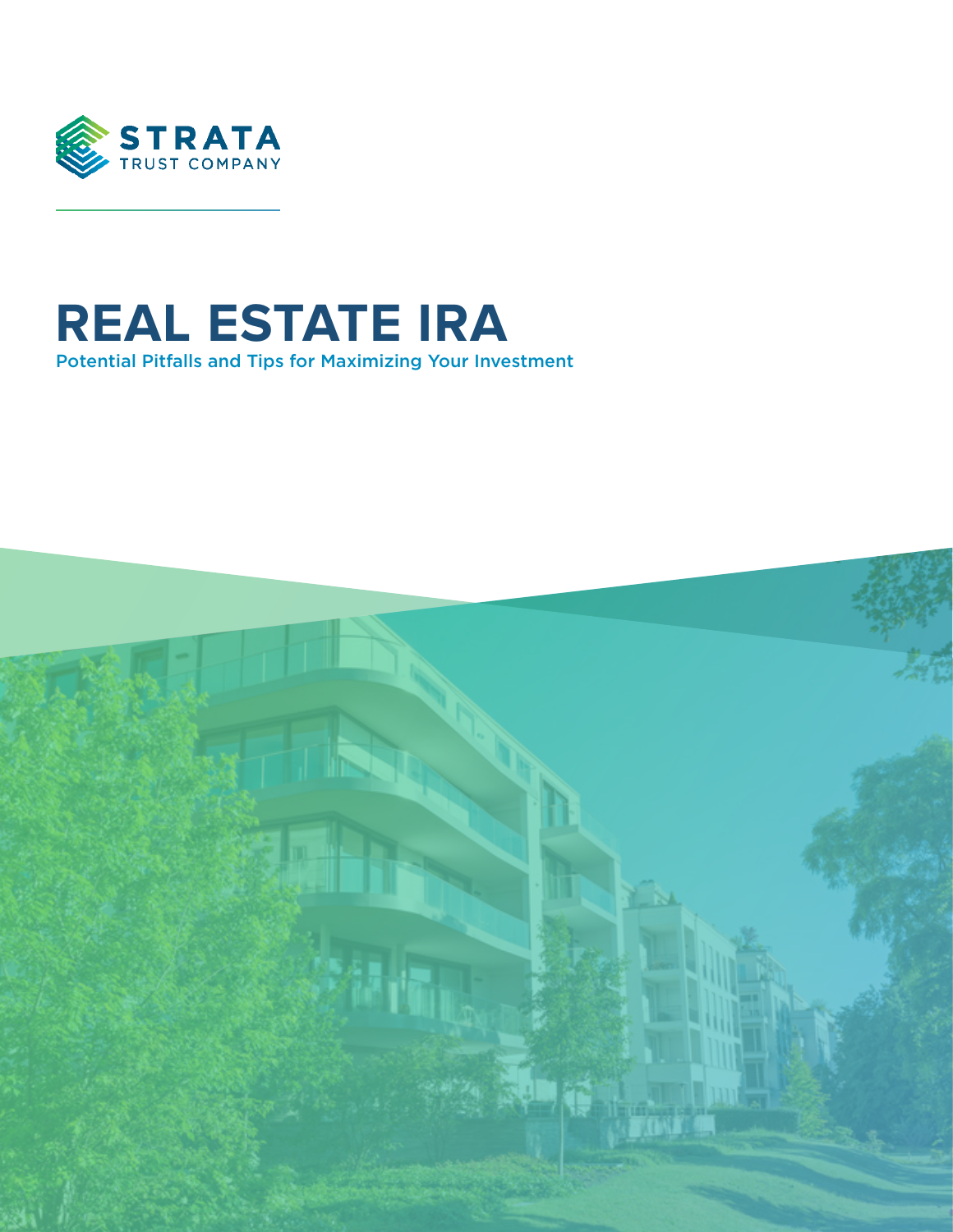*Investing in real estate with a self-directed individual retirement account (an "IRA") is permissible, but an IRA owner should be aware of the potential pitfalls and strategies before doing so. Potential direct real estate investments for an IRA include land, commercial buildings, residential condominium buildings and single-family structures. An IRA may also invest in real estate indirectly, for example, by investing in a real estate investment trust (a "REIT"), or through a limited partnership (LP) or limited liability company (LLC) rather than investing directly into the real estate itself. To be eligible to invest your IRA in real estate, the IRA must be self-directed.*

## **POTENTIAL PITFALLS**

### Investing in Leveraged Real Estate will Trigger UBTI

 An IRA generally may invest in real estate. However, holding leveraged real estate in an IRA will trigger unrelated business taxable income ("UBTI") for the IRA. The UBTI rules under the Internal Revenue Code of 1986, as amended (the "Code"), apply to income of tax-exempt entities (including an IRA) if such entity engages in activity that is unrelated to its tax-exempt purpose. Passive income that an IRA derives from property subject to "acquisition indebtedness"<sup>1</sup> is typically treated as UBTI. Only the income attributable to the leveraged portion of the property is taxable. Consider consulting with a tax attorney before using an IRA to invest in any leveraged real estate.

### Regularly Buying and Selling Property May Trigger UBTI

An IRA generally may buy and sell real estate. However, UBTI may become an issue if an IRA is used to buy and sell multiple properties within a year. The UBTI rules under the Code apply if the IRA derives income from an unrelated trade or business that is regularly carried on. If an IRA frequently buys and sells real estate, the United States Internal Revenue Service ("IRS") could conclude that the IRA is engaged in the trade or business of buying and selling properties (especially if there is evidence that the properties were acquired for purposes of sale, rather than investment). Consider consulting with a tax attorney before using an IRA to regularly buy and sell real estate.

#### Investing in a REIT May Trigger UBTI

Generally, as discussed further below, holding a REIT in an IRA will not generate UBTI for the IRA. Generally, income that an IRA shareholder

<sup>1</sup> Acquisition indebtedness is debt incurred in connection with the purchase of the property (whether incurred before, after or at the time of the acquisition).

This memorandum relates to general information only and does not constitute legal or tax advice. Facts and circumstances vary. We make no undertaking to advise recipients of any legal changes or developments.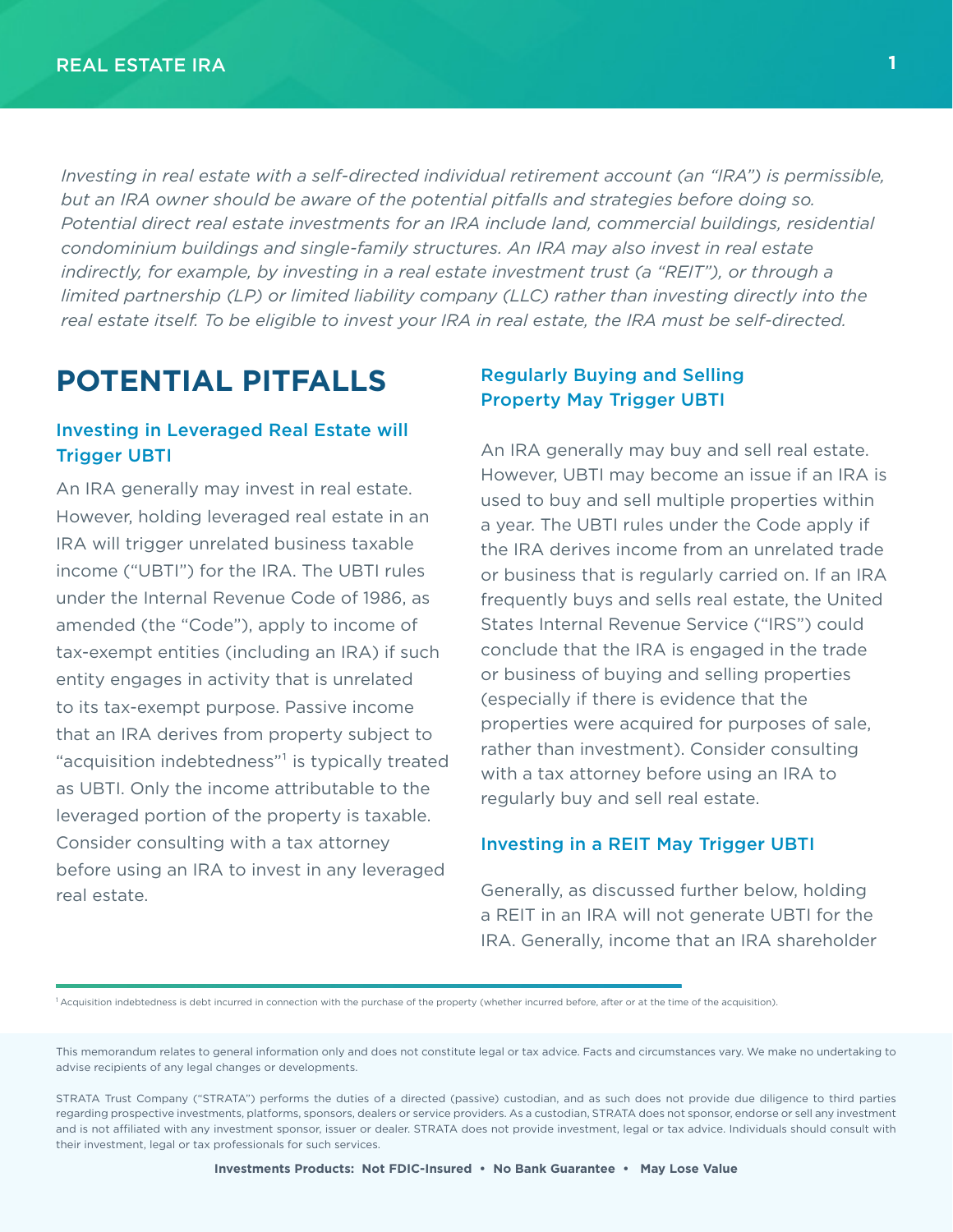receives from a REIT is treated as dividend income that is typically excluded from UBTI.

However, a REIT may generate UBTI in certain circumstances. For example, if a REIT is considered a "taxable mortgage pool,"² distributions from that REIT to its shareholders can be partially treated as UBTI.<sup>3</sup> Consider consulting with a tax attorney that specializes in REIT taxation to avoid unexpected UBTI exposure.



UBTI Gives Rise to Tax Payment and Reporting Obligations

If an IRA receives gross UBTI of \$1,000 or more during a taxable year, the IRA must file an IRS Form 990-T to report such UBTI and pay tax.

Any UBTI that an IRA receives is taxable at trust rates up to a maximum rate of 37% (for tax years beginning in 2018 through 2025). An IRA typically must pay quarterly estimated tax on UBTI, if it expects its tax for the year to be \$500 or more. When calculating the tax, certain allowable deductions can offset UBTI and mitigate tax exposure. Any such tax is paid out of the IRA funds (and may require a contribution to the IRA, if it lacks sufficient funds), rather than out of the IRA owner's personal funds.<sup>4</sup> An IRA must file an IRS Form 990-T by the fifteenth day of the fourth month after the end of the relevant tax year. The Form 990-T requires disclosure of the type of UBTI that the IRA received (e.g., unrelated debt-financed income, certain rent income, advertising income, etc.), as well as additional detail about such UBTI.

#### Beware of Double Taxation on UBTI

An IRA owner is essentially subject to double taxation to the extent that the IRA has UBTI. The UBTI is taxed upon the IRA's receipt of that income and is taxed again when distributed to the IRA owner or beneficiary. An owner is not eligible for any deduction or other tax benefit for UBTI that is paid by the IRA.

4 Amounts remitted to pay tax on UBTI are not considered distributions from the IRA.

This memorandum relates to general information only and does not constitute legal or tax advice. Facts and circumstances vary. We make no undertaking to advise recipients of any legal changes or developments.

<sup>&</sup>lt;sup>2</sup> A REIT may be a taxable mortgage pool if it invests primarily in mortgages and issues securities with different maturity dates that are based on these mortgages.

<sup>&</sup>lt;sup>3</sup> In addition, if a REIT is predominately held by Code Section 401(a) pension trusts, then any such trust that owns more than 10% by value of the REIT will have a portion of its dividends from the REIT treated as UBTI. This is not typically an issue for a traditional IRA, which is not a Section 401(a) pension trust.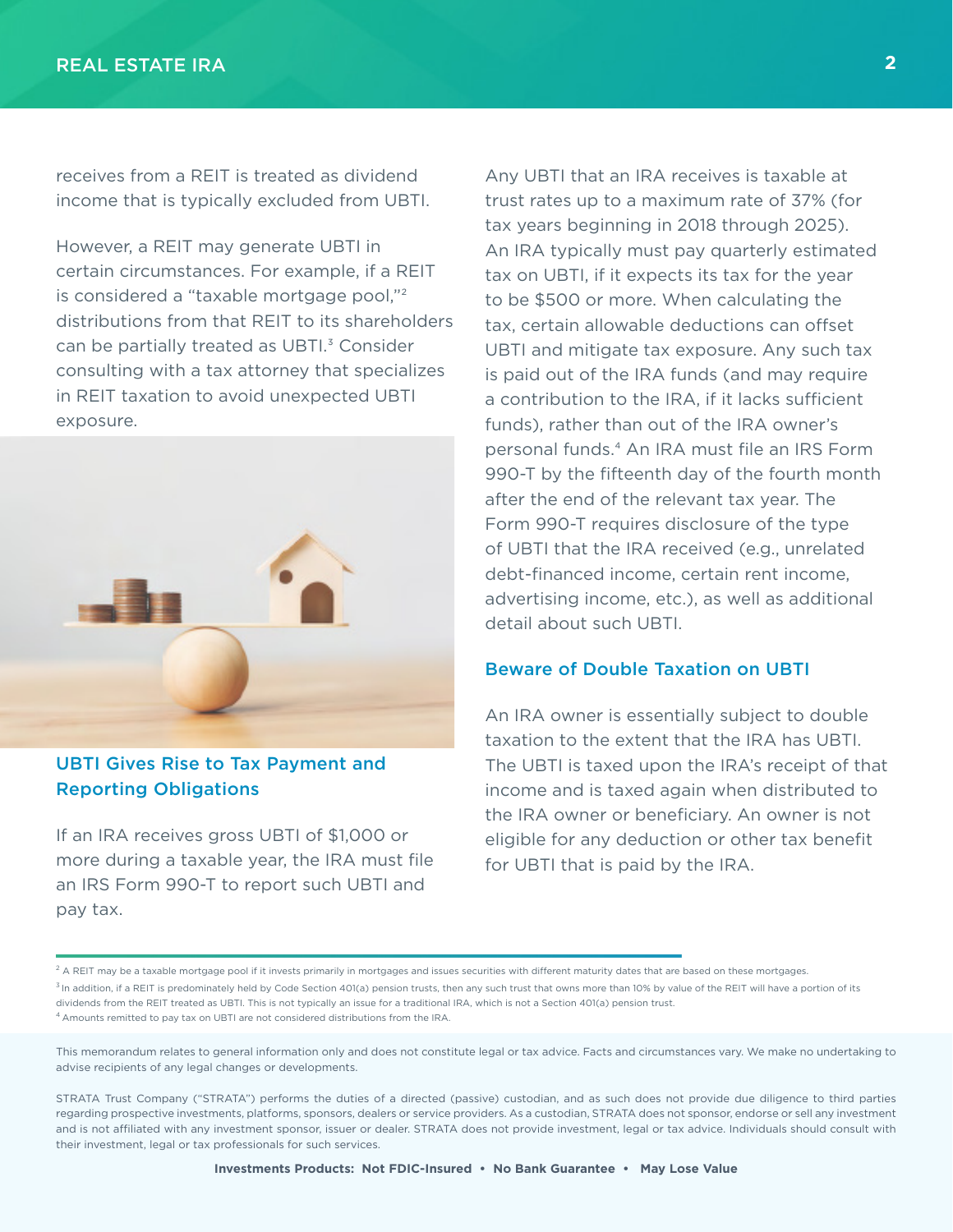### Use Caution to Avoid a Prohibited **Transaction**

An IRA may not engage in a "prohibited transaction" with a "disqualified person" (e.g., the owner or a fiduciary). Prohibited transactions include, among other things, (a) selling or leasing property to an IRA, (b) lending money to the IRA and (c) using IRA funds or assets for personal purposes. A prohibited transaction risks disqualification of the IRA, resulting in a tax event for the owner.

When using an IRA to invest in real estate, be aware of any personal benefits arising from such investment. An IRA's investment in real estate must be a true investment for the benefit of the IRA. For example, an IRA cannot invest in a vacation property that the IRA owner uses for his or her own vacations. However, the IRA could invest in vacation property that is rented to unrelated third parties (as long as the rental proceeds are retained by the IRA). Similarly, if an IRA sells a real estate investment, the proceeds realized from the sale must be retained by the IRA.

### Expenses Associated with the Investment Must Come From the IRA

Any expenses associated with the real estate investment (including taxes, interest, improvements and insurance) must be paid by the IRA itself. The IRA owner cannot use personal funds to pay such expenses, an IRA owner cannot deduct such expenses for tax purposes.

When using an IRA to invest in real estate, an IRA owner must ensure that an IRA has sufficient cash to pay for any and all expenses that may arise in connection with the investment. If the income from a real estate investment is insufficient to pay ongoing expenses, an IRA owner may be required to make additional contributions (subject to the annual limit on IRA contributions). Consider consulting with a tax attorney and other professionals to discuss strategy to ensure that the IRA has sufficient cash to pay expenses.



This memorandum relates to general information only and does not constitute legal or tax advice. Facts and circumstances vary. We make no undertaking to advise recipients of any legal changes or developments.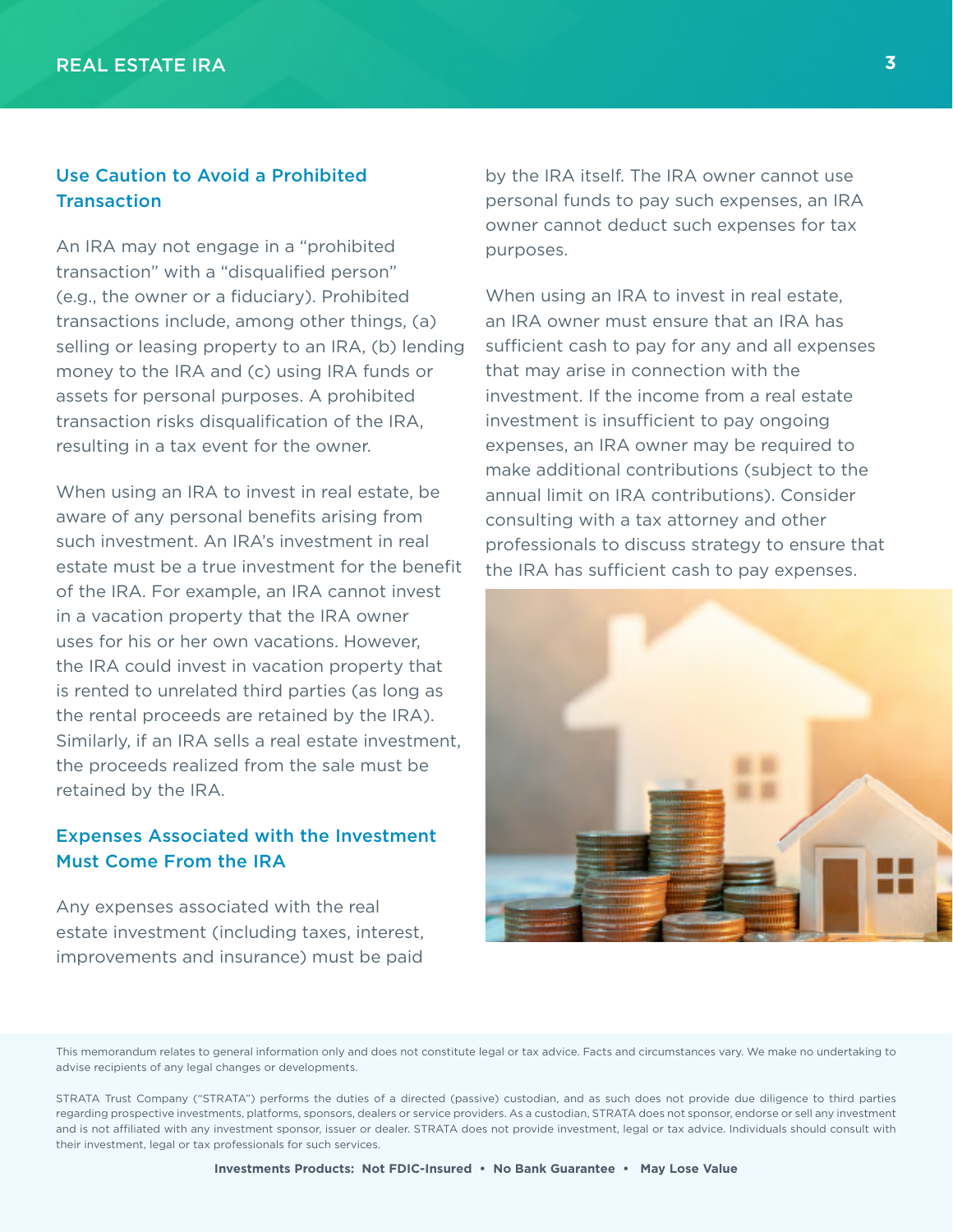# **OPTIONS FOR MAXIMIZING YOUR INVESTMENT**

### Hold Non-Leveraged Rental Property in an IRA

Subject to the special rules that apply to leveraged real estate (discussed above), rents generated by non-debt financed rental property are generally excluded from UBTI. Holding a vacation rental or a residential condominium building in an IRA will typically not generate UBTI exposure.

However, other activities in connection with renting real estate properties can still trigger UBTI. For example, payments that an IRA receives can generate UBTI if such payments are for services that are provided to a tenant that are not customarily rendered in connection with the rental of space for occupancy only (e.g., maid service).<sup>5</sup>

The UBTI rules for rental property are very fact specific. Consider consulting with a tax attorney before using an IRA to invest in any rental property.

### Consider Investing in a REIT to Obtain Consistent Returns and Mitigate UBTI

An IRA is permitted to invest in a REIT. A REIT will own and manage real estate, such as an office building, a residential building or a hotel. As long as a REIT satisfies certain conditions and distributes out at least 90% of its taxable income to its shareholders, a REIT does not pay corporate level income tax. As a result, investing in a REIT can provide consistent returns for an IRA shareholder. Taxes on the REIT distributions will be deferred until the funds are withdrawn from the IRA.

In addition, investing in a REIT can generally allow an IRA to indirectly invest in real estate without risking the UBTI exposure that can arise from a direct investment in real estate. Generally, income received by an IRA from a REIT is treated as dividend income. The Code specifically excludes dividends from UBTI. Because a REIT is generally treated as a corporation for tax purposes, any borrowing at the REIT level (or below) is not imputed to its shareholders.

Recall that, there are potential pitfalls when investing in a REIT. An investment in a REIT can result in unexpected UBTI exposure. Consider consulting with a tax attorney that specializes in REIT taxation before using an IRA to invest in a REIT.

<sup>5</sup> There are certain strategies to mitigate UBTI under these circumstances, including engaging an independent contractor to provide services to tenants. Consider consulting with a tax attorney for more information.

This memorandum relates to general information only and does not constitute legal or tax advice. Facts and circumstances vary. We make no undertaking to advise recipients of any legal changes or developments.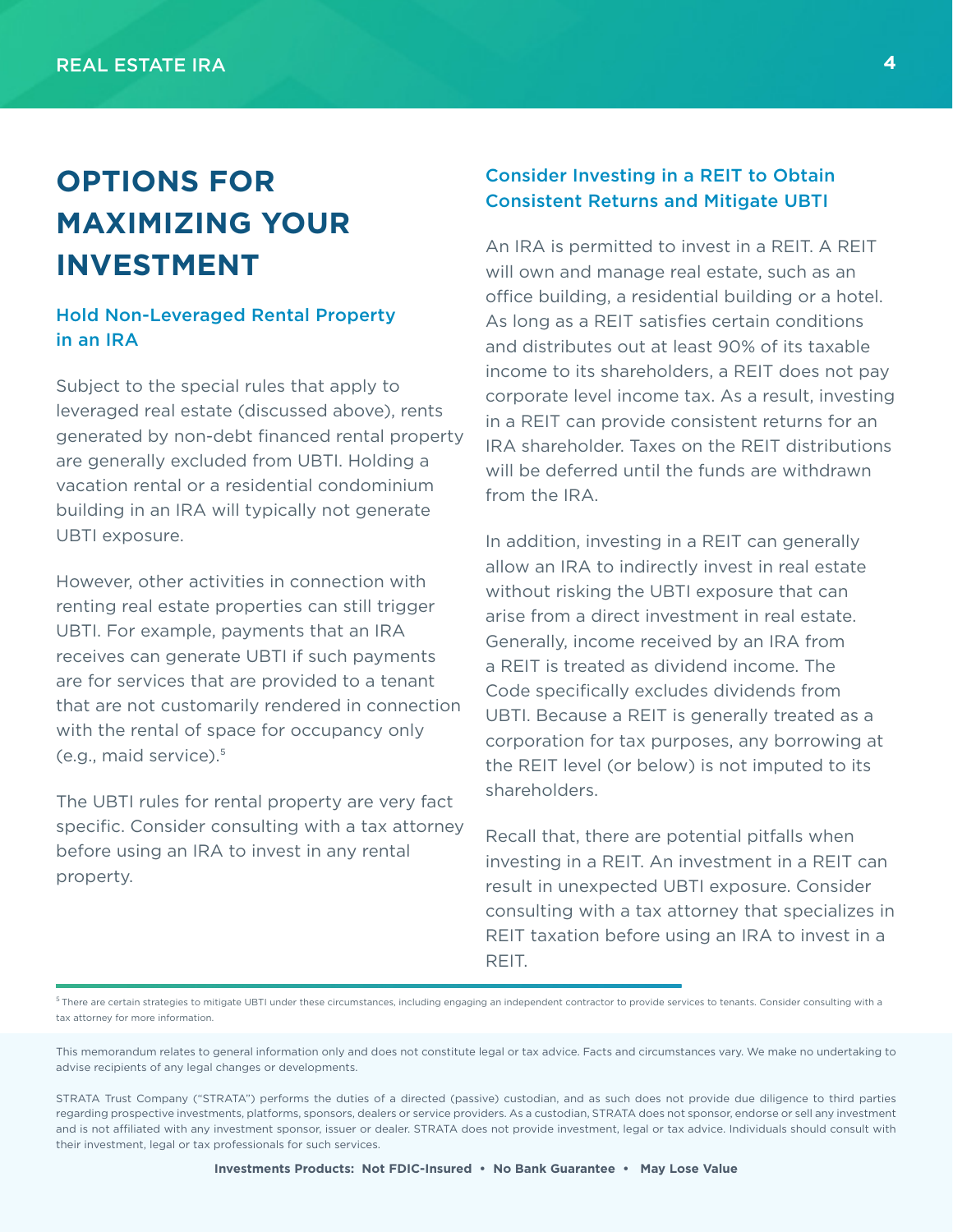

### Consider Advantages of a Transaction, Despite UBTI Exposure

As explained above, a variety of different real estate investments may trigger UBTI exposure. An IRA owner could take certain actions to avoid generating UBTI (for example, purchasing real estate with cash or engaging in fewer real estate sale transactions in a given year).

However, even where activities trigger UBTI, there might be non-tax reasons to engage in such activities. For example, an investment in leveraged real estate can allow an IRA to diversify its portfolio and to benefit from a growing asset for a relatively small upfront investment will generate a higher return for the IRA than a non-taxable investment (taking

into account all expenses and tax exposure), it might make sense to engage in the taxable transaction despite the UBTI exposure. When evaluating the potential tax exposure, be sure to consider both the tax consequences at the time when the IRA receives UBTI and at the time when the UBTI is ultimately distributed to the IRA owner. Consider consulting with all relevant professionals before deciding on the appropriate investment strategy for an IRA.

### Reallocate an IRA Asset to Personal Use, While Avoiding a Prohibited Transaction

Distributions from an IRA are taxable to the distributee, but can be used to allow an IRA owner to remove a real estate asset from an IRA. An IRA owner might want to distribute a real estate asset if, for example, the owner wanted to use the real estate for personal purposes (e.g., living in a vacation home). The IRA may distribute the real estate in-kind to the IRA owner. If the IRA owner receives the distribution after age 59, there is no IRS penalty on the distribution. The income tax on the distribution is calculated based on the fair investment. If the return on a taxable market value of the real estate and is included in the distributee's gross income.

*This discussion does not purport to address all federal income tax consequences that may arise with respect to transactions involving an individual IRA, IRA owner or IRA beneficiary. This discussion also is in no respect a representation that any of such transactions are appropriate for IRAs generally or any particular IRA.*

This memorandum relates to general information only and does not constitute legal or tax advice. Facts and circumstances vary. We make no undertaking to advise recipients of any legal changes or developments.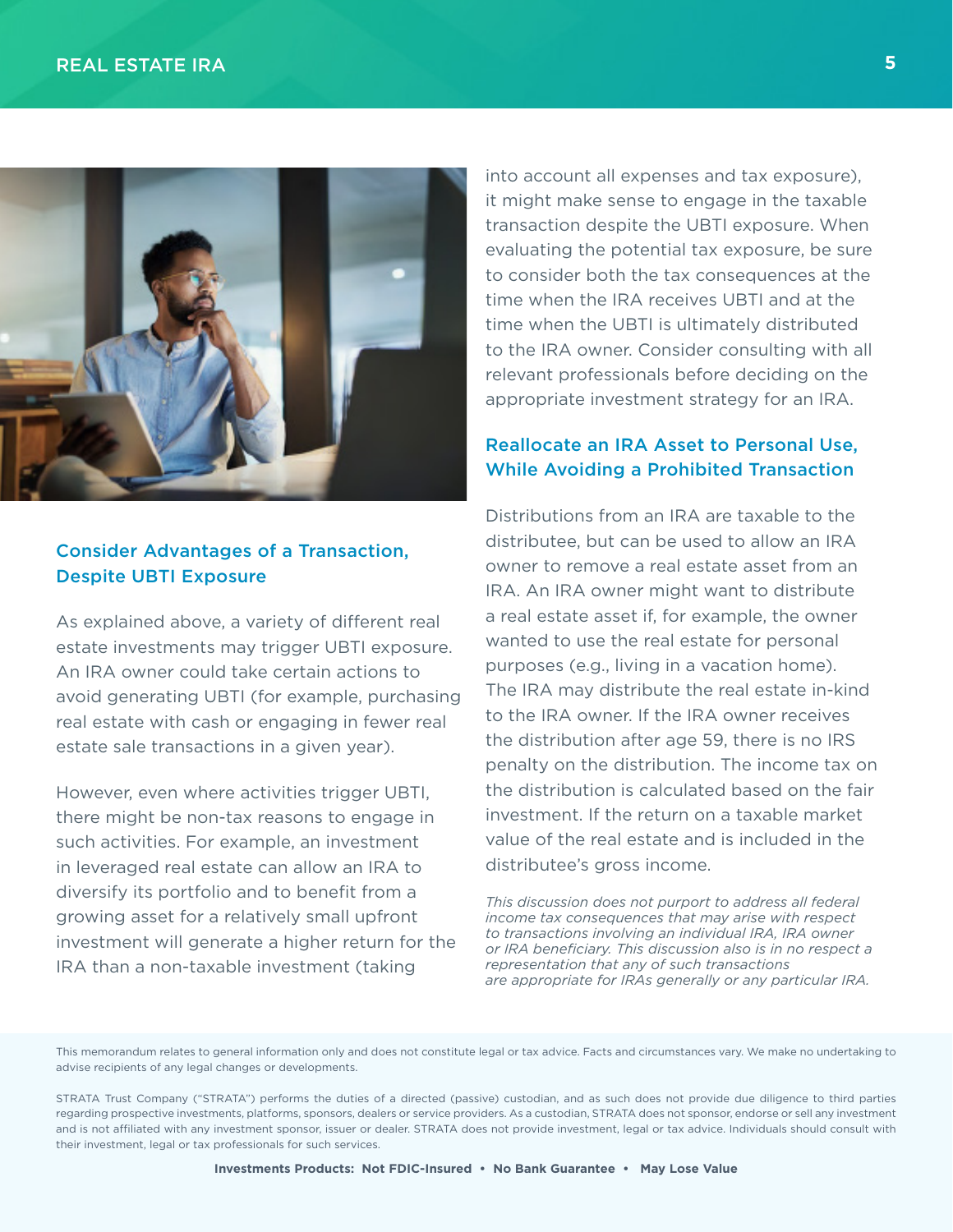## **ABOUT THE AUTHOR**

Caitlin Sawyer, a Tax Associate at Hunton Andrews Kurth LLP, helps clients navigate complex federal income tax issues. She focuses on corporate mergers, acquisitions and reorganizations, fund formation, and transactions involving partnerships, limited liability companies, and other pass-through entities. Caitlin assists clients with tax issues involved in mergers, acquisitions and other complex transactions. She has significant experience regarding the tax aspects of corporate mergers, acquisitions and reorganizations (including transactions involving banks and S corporations) and drafting tax provisions in partnership and limited liability company (LLC) agreements. She also has extensive experience calculating Section 280G payments and drafting 280G shareholder vote documents in connection mergers and acquisitions. Caitlin also has experience with drafting tax provisions in a variety of disclosure documents, including proxy statements and prospectuses.

## **ABOUT HUNTON ANDREWS KURTH LLP**

Hunton Andrews Kurth LLP provides legal services to corporations, financial institutions, governments and individuals, as well as to a broad array of other entities. Since our establishment more than a century ago, Hunton Andrews Kurth LLP has grown to over 1,000 lawyers serving clients in 100 countries from 20 offices around the world. Our practice has a strong industry focus on energy, financial services and life sciences, and our experience extends to practice areas including bankruptcy and creditors' rights, commercial litigation, corporate transactions and securities law, intellectual property, international and government relations, real estate, regulatory law, products liability, and privacy and cybersecurity.

This memorandum relates to general information only and does not constitute legal or tax advice. Facts and circumstances vary. We make no undertaking to advise recipients of any legal changes or developments.